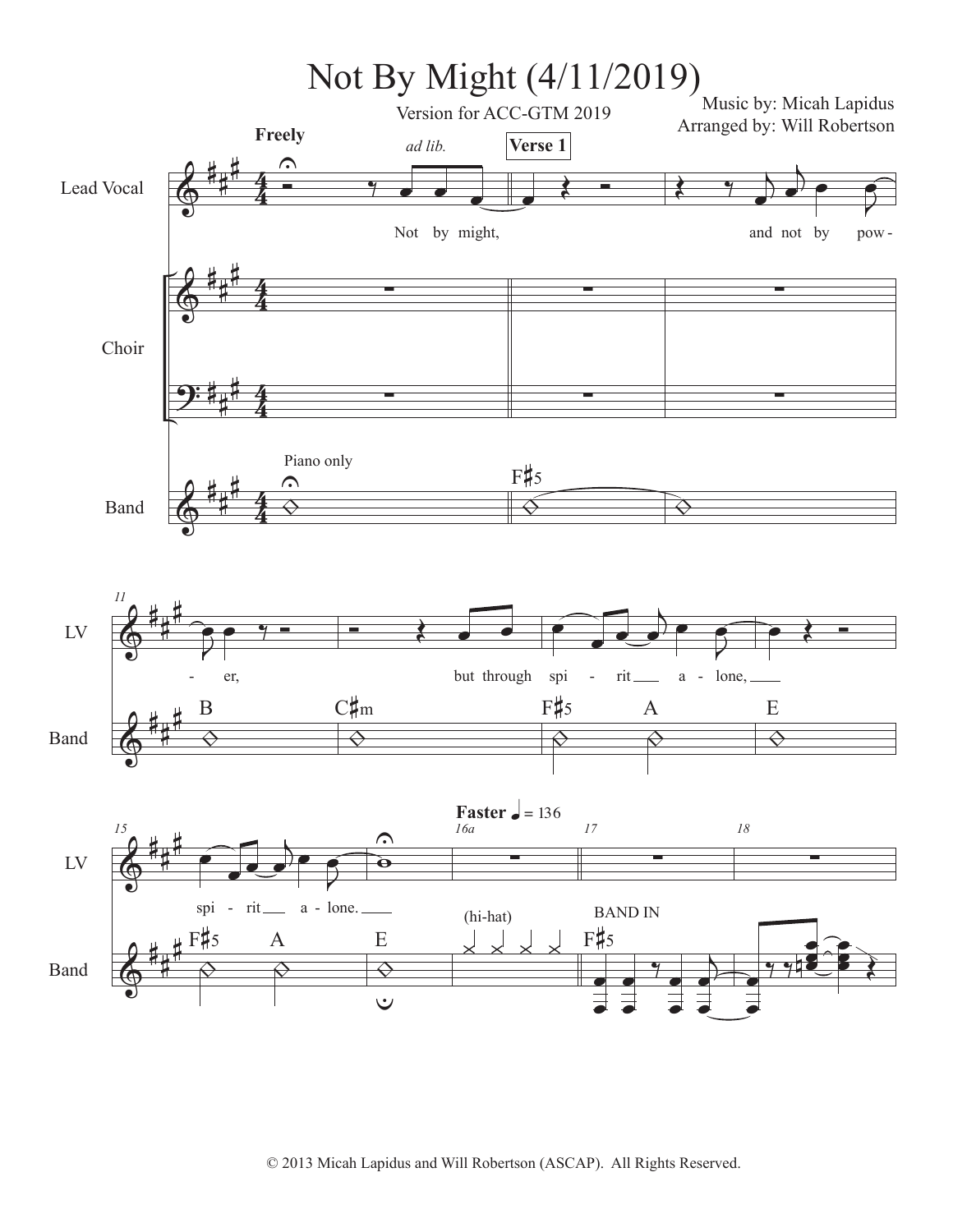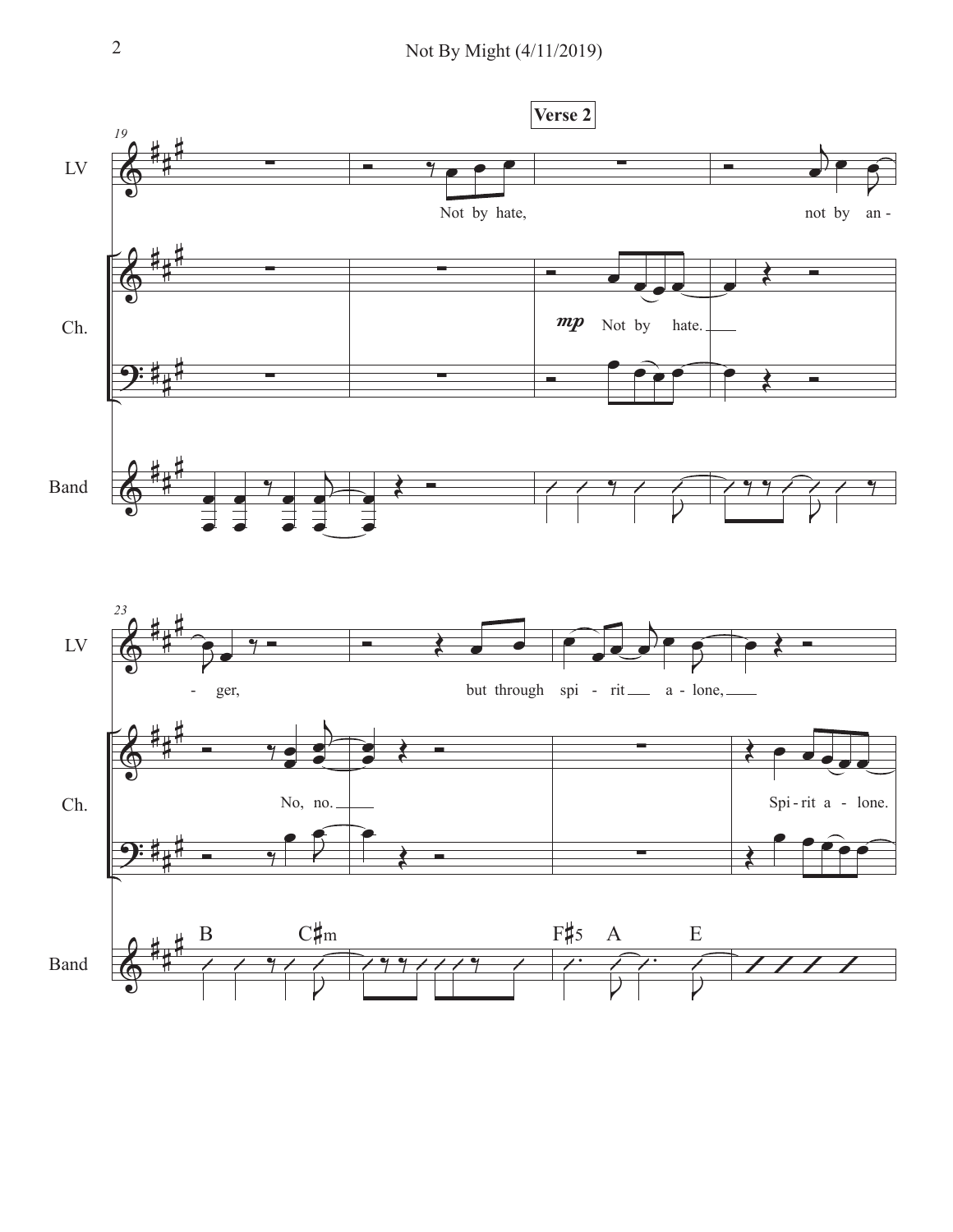

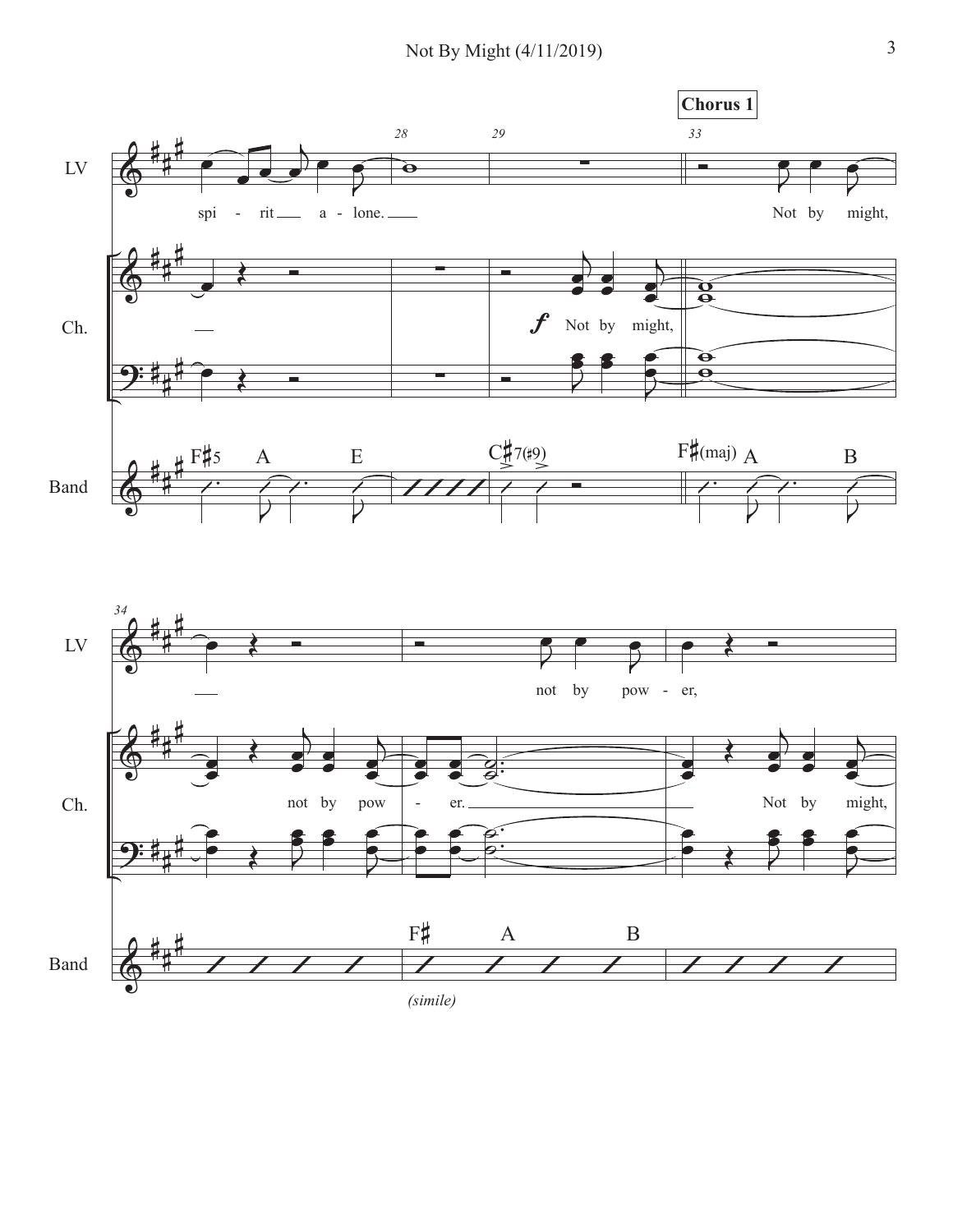

œ œ

œ

œ œ œ œ  $\overline{q}$ 

*(gtr only)*

œ œ œ œ

œ

œ œ

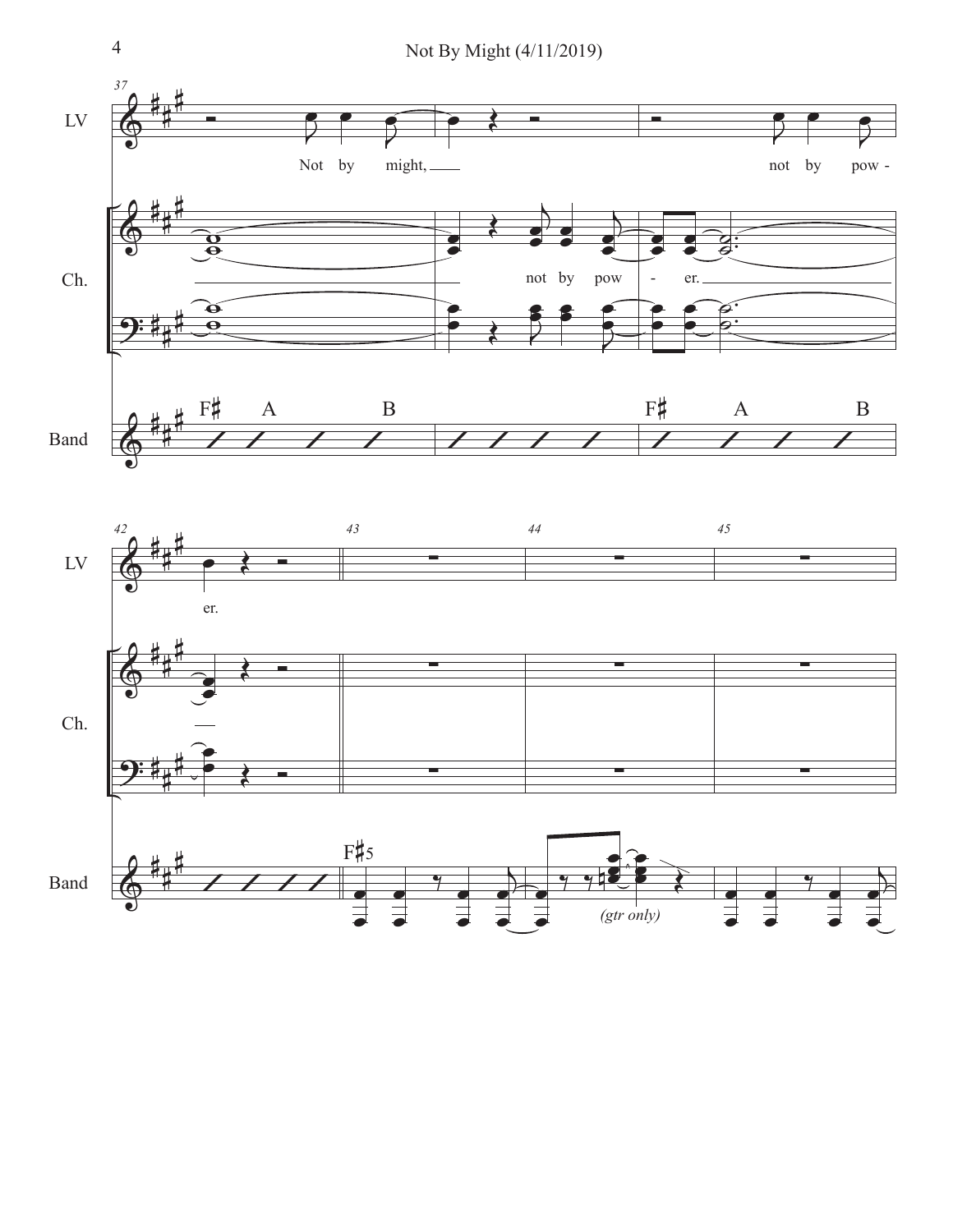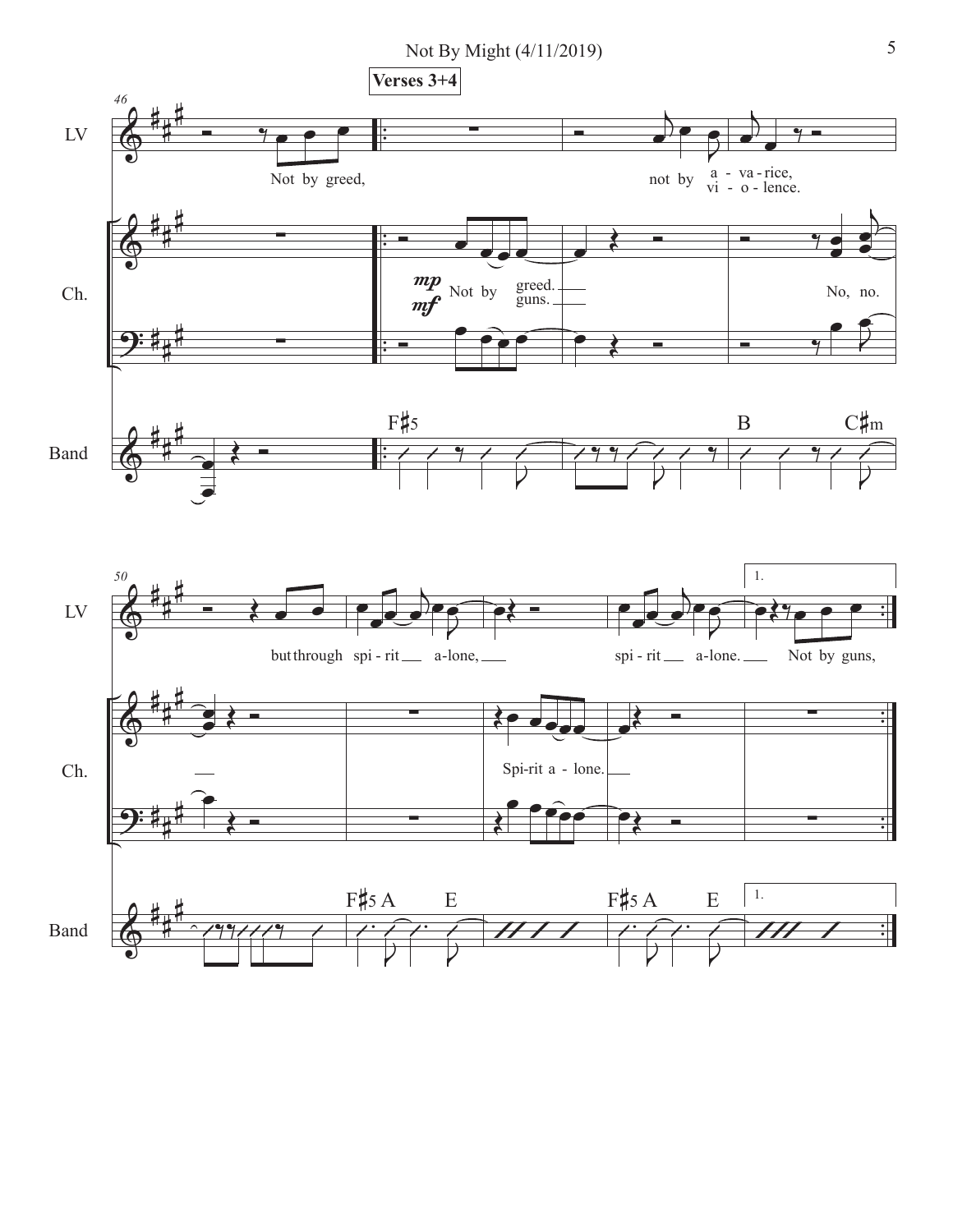

''' '

'' ' '

 $\prime$ 

 $F# A$  B

 $\pmb{\mathbb{\phi}}$ 

Band

# # #

'' ' '

*(simile)*

 $F# A$  B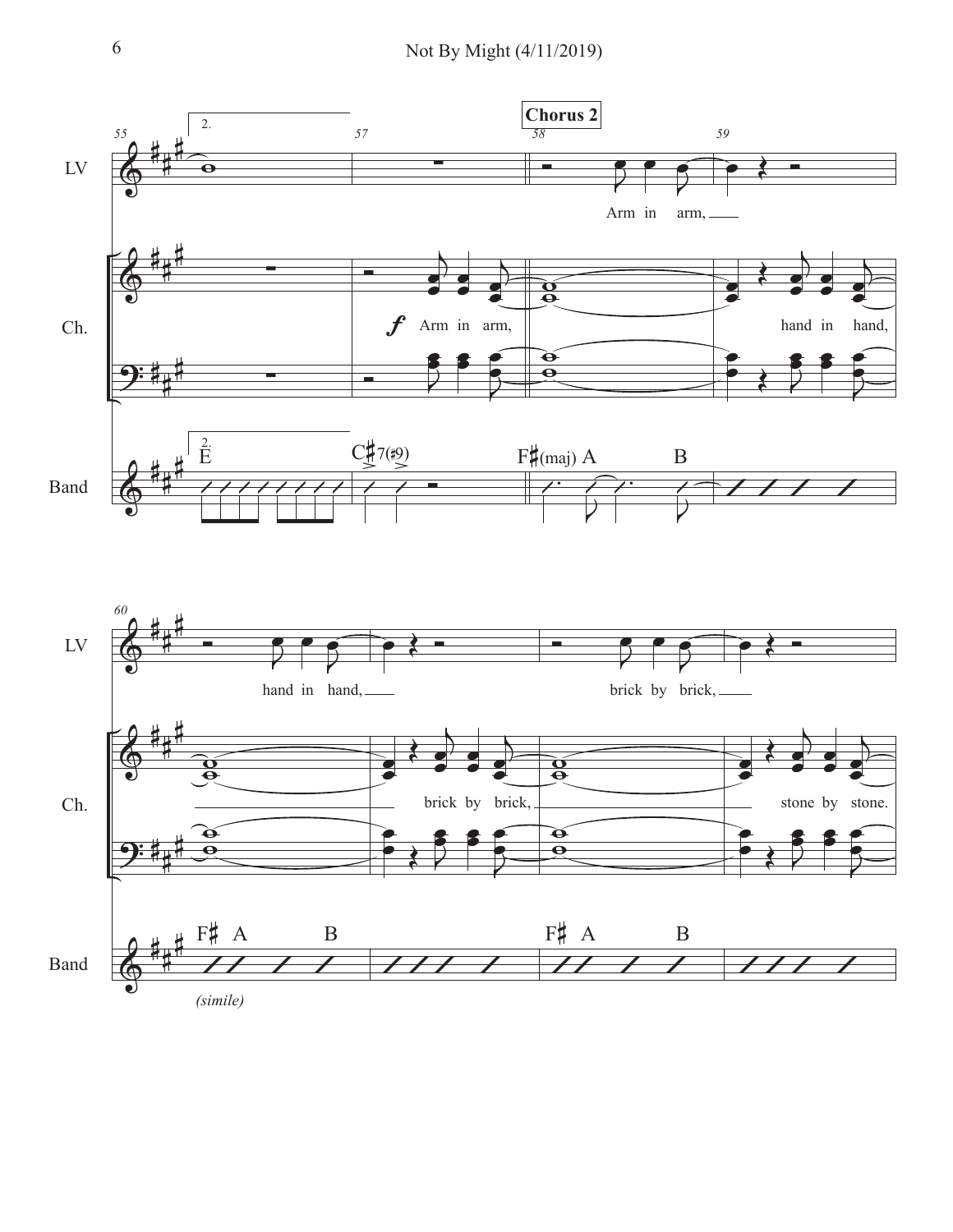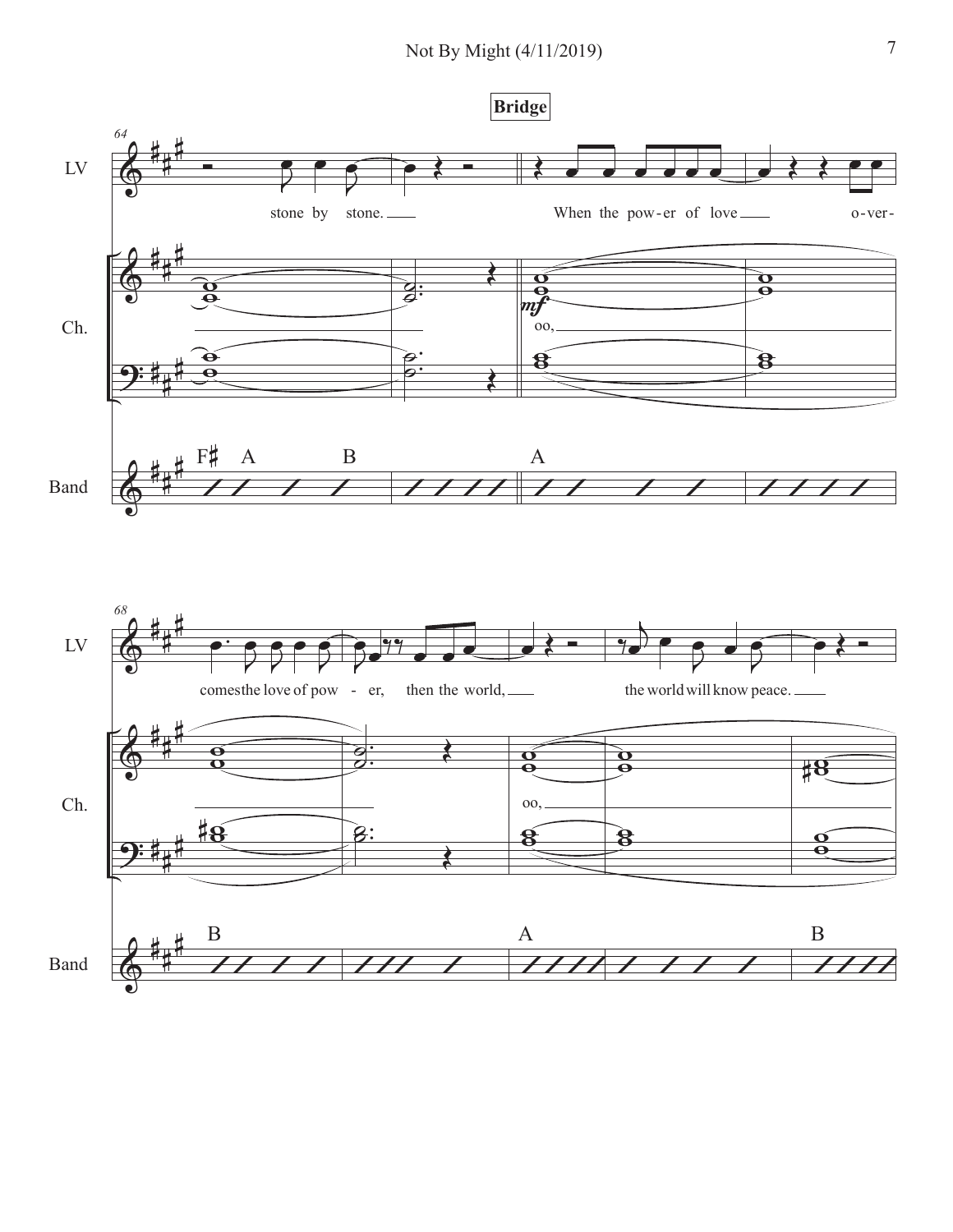

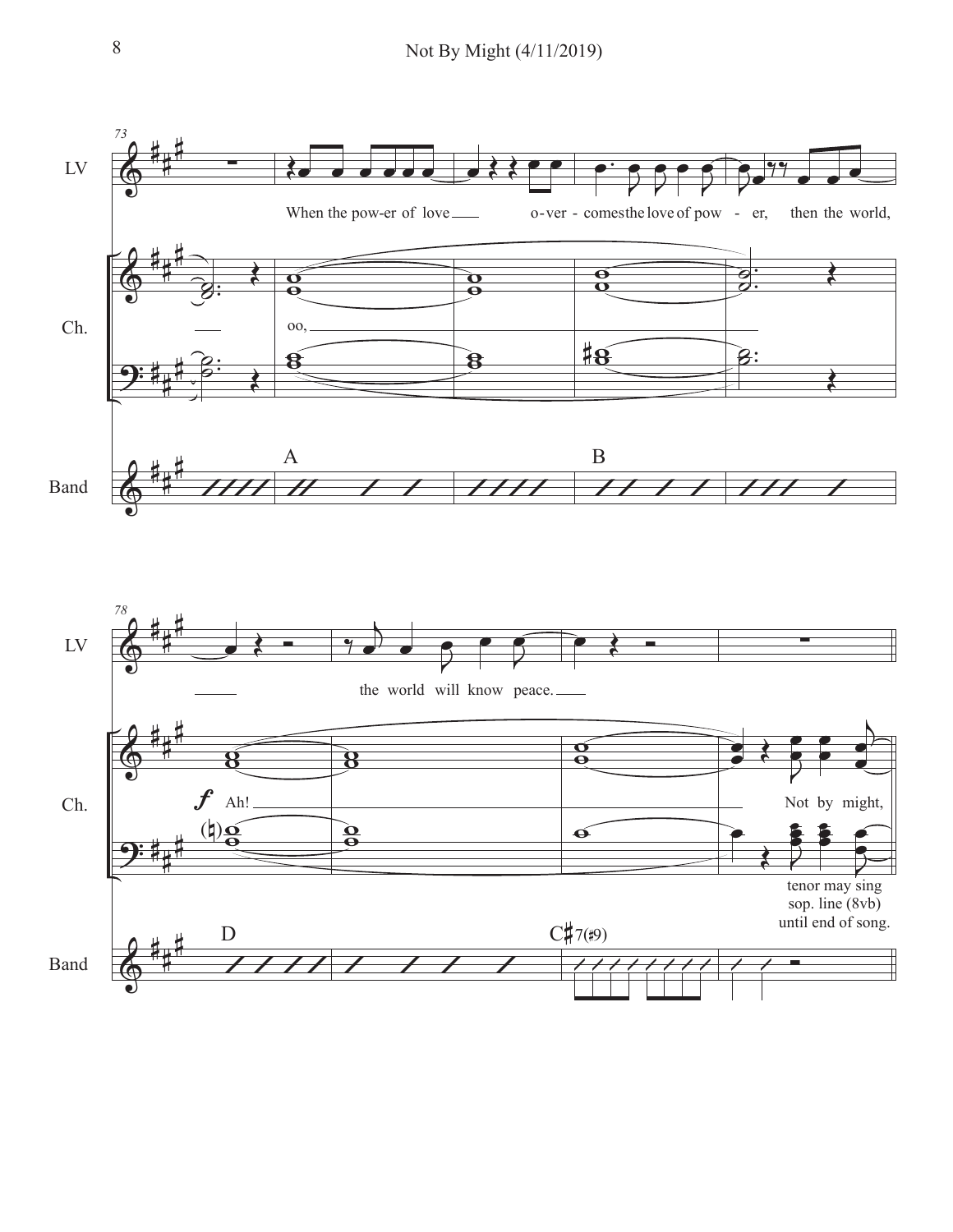

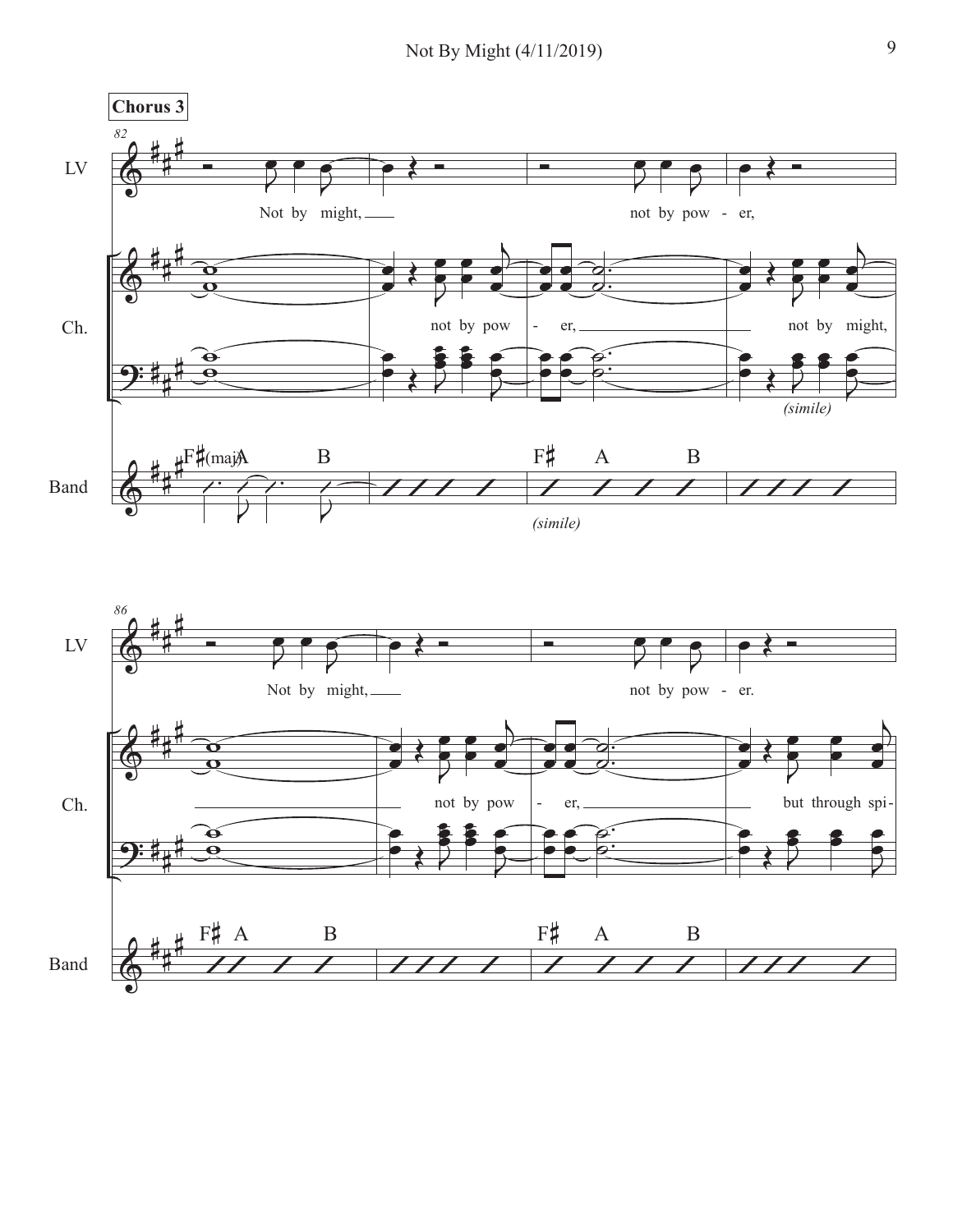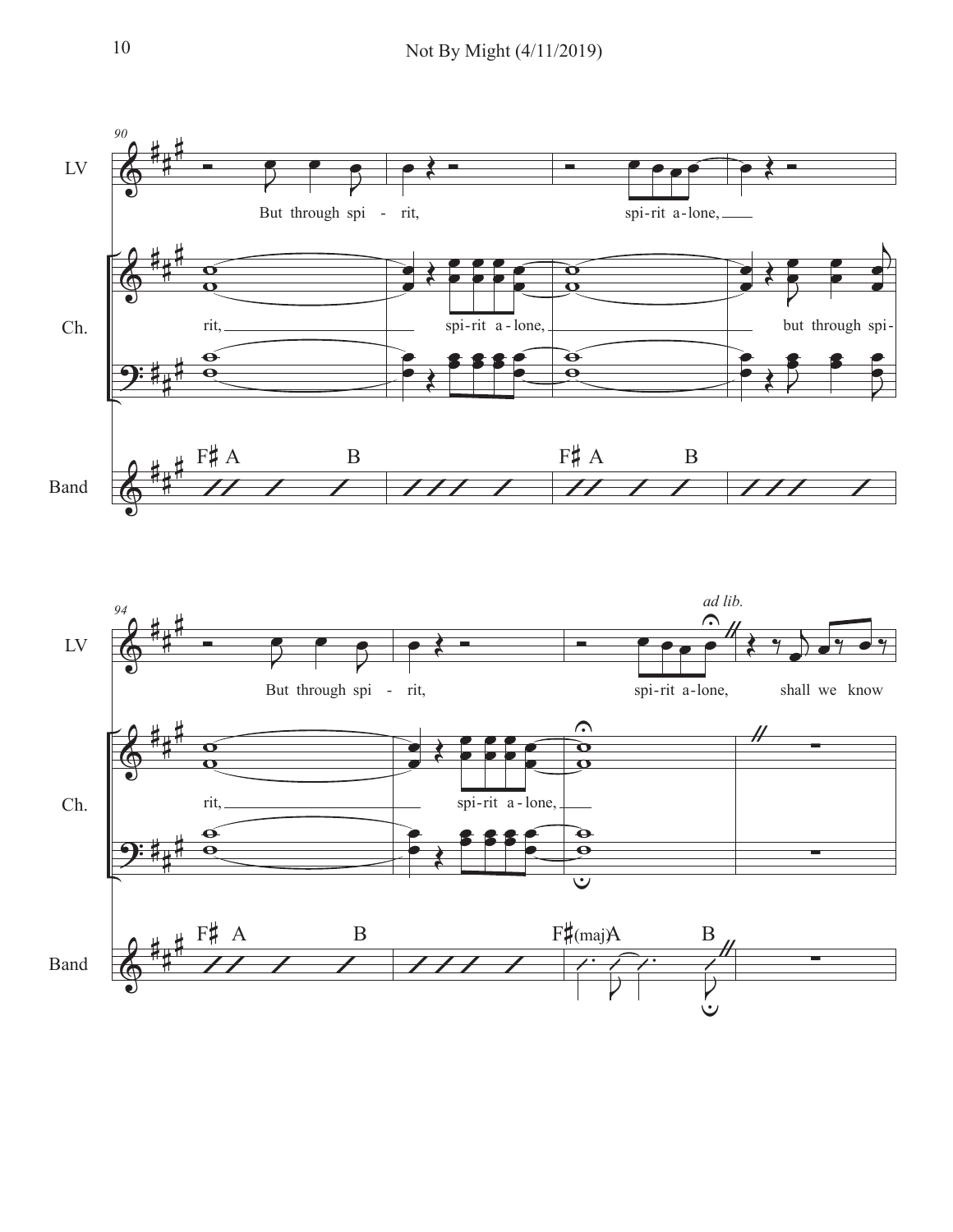